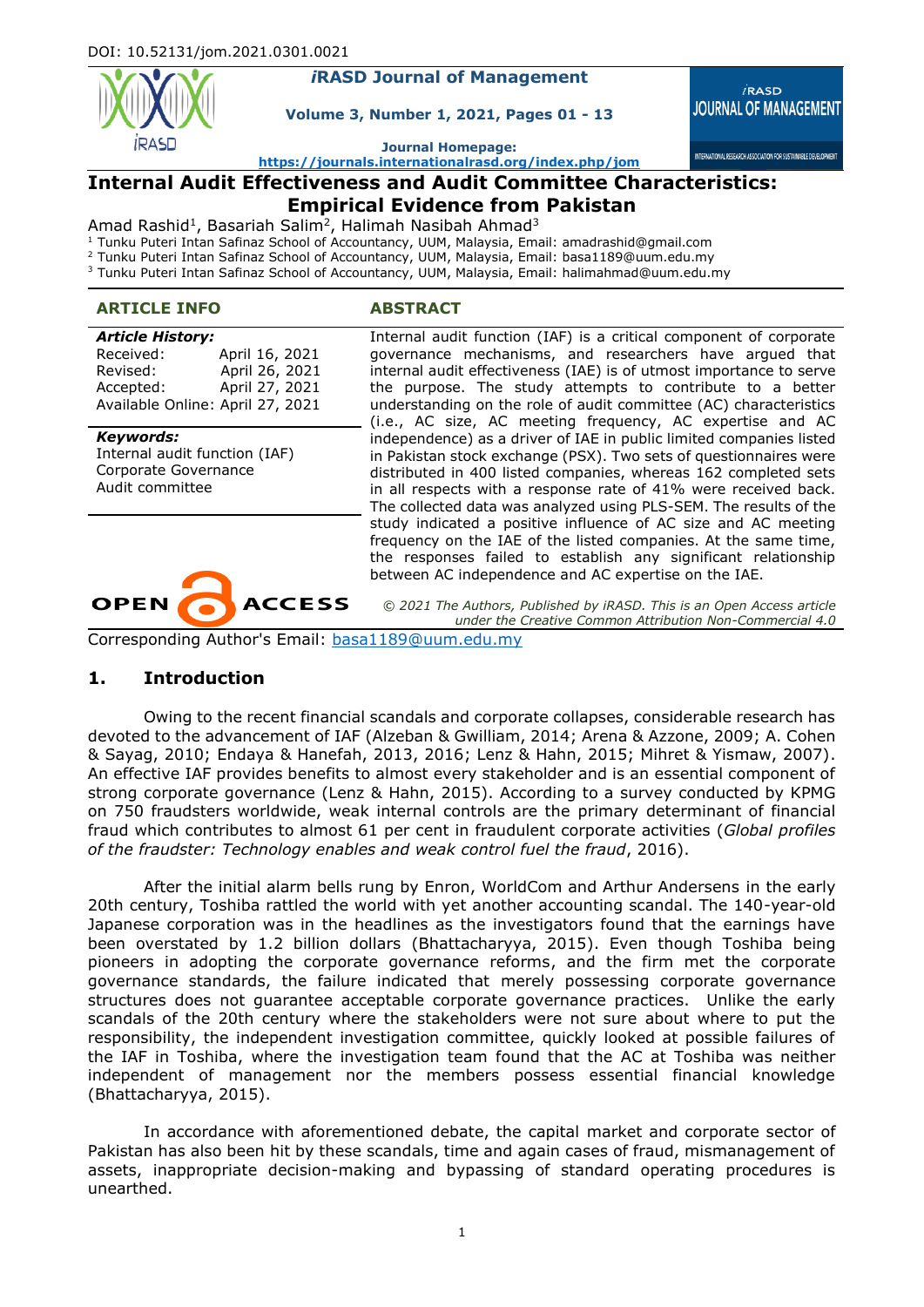Despite an extensive range of studies on IAE, inconclusive arguments are developed by prior studies regarding its determinants. Thus, there is a need to discover further what other underexplored factors that could influence the IAE (Arena & Azzone, 2009) as there is no consensus regarding the optimal framework for IAE (Endaya & Hanefah, 2013).

The seminal work of (Berle, 1932) indicated the issues arise from the separation of ownership and control may negatively affect organizational performance. One of the major problems could be the opportunistic behaviours of managers and their fascination toward rent extraction (Eisenhardt, 1989). In this scenario, AC plays a vital role in restricting managers by improving IAF as well as overall accountability (Lipman, 2006).

In both private and public-sector organizations, ACs provide assurance on compliance and financial related issues through efficient use of resources, accountability and scrutiny (Magrane & Malthus, 2010). A wide range of academic literature believes that effective AC can improve overall internal control systems in an organization. AC play an essential role in monitoring management disclosure policies (Bin-Ghanem & Ariff, 2016; Dhaliwal, Naiker, & Navissi, 2010; Madi, Ishak, & Manaf, 2014), enhancing public confidence by improving the credibility of financial reports (Bédard & Gendron, 2010; J. R. Cohen, Hoitash, Krishnamoorthy, & Wright, 2013), reducing information asymmetry (Li, Mangena, & Pike, 2012), reduce audit risk (Contessotto & Moroney, 2014) and restrict earnings management (Lin, Hutchinson, & Percy, 2015). Generally, ACs are composed of independent directors with adequate financial and accounting expertise who are free from the influence or pressure of organizational management. They ensure that IAF works properly by safeguarding the objectivity and independence of internal auditors, mediating conflicts between auditors and management and enhancing communication between auditors and board of directors (Lin et al., 2015). Hence, AC characteristics could directly influence the IAE.

Analyzing AC characteristics, researchers have considered several dimensions such as size, independence, expertise and meeting frequency. These characteristics are essential to assess the overall quality of AC. However, previous studies in the reference of Pakistan have ensured the effect of AC characteristics only on firm performance (Bhatti, Farhan, Ahmad, & Sharif, 2019; Hassan, 2014; Q. R. Yasser & Mamun, 2015). Therefore, this study will effectively contribute to the existing body of knowledge by testing the effect of AC characteristics on IAE in the capital market of Pakistan empirically.

# **2. Literature Review**

# **2.1. Internal Audit Effectiveness**

Mihret and Yismaw (2007) carried research to evaluate the state of internal audit (IA) in Ethiopian higher education institutions. The authors proposed a new perspective to gauge the effectiveness of the IAF. The model suggested that IAE is dependent on four potential aspects which are management support, auditee attributes, organizational setting and IA quality. The findings revealed ineffectiveness in terms of proficiency, limitations to the scope of work, planning and recommendations at Ethiopian higher education institutions. The results indicated that the most crucial factors to influence IAE were management support and audit quality.

Yee, Sujan, James, and Leung (2008) conducted a study in Singapore to evaluate the IAE. The main aim of the study was to assess the IA practices through the perceptions of managers in Singapore. The focus was to determine if the managers viewed the IAF as a critical ally to the management or just as an overseer to ensure compliance with the regulations.

The results indicated a positive outcome with regards to perceptions about the IAF which was not the case in Ethiopia (Mihret & Woldeyohannis, 2008; Mihret & Yismaw, 2007) and Saudi Arabia (Al-Twaijry, Brierley, & Gwilliam, 2003). The authors found that the IAF is improving and is considered as an essential part of the organization as a value-adding service. The authors also found that in general, the managers were happy with the role played by internal auditors and the function can play an even significant role given the scope of services is enlarged to include operational areas.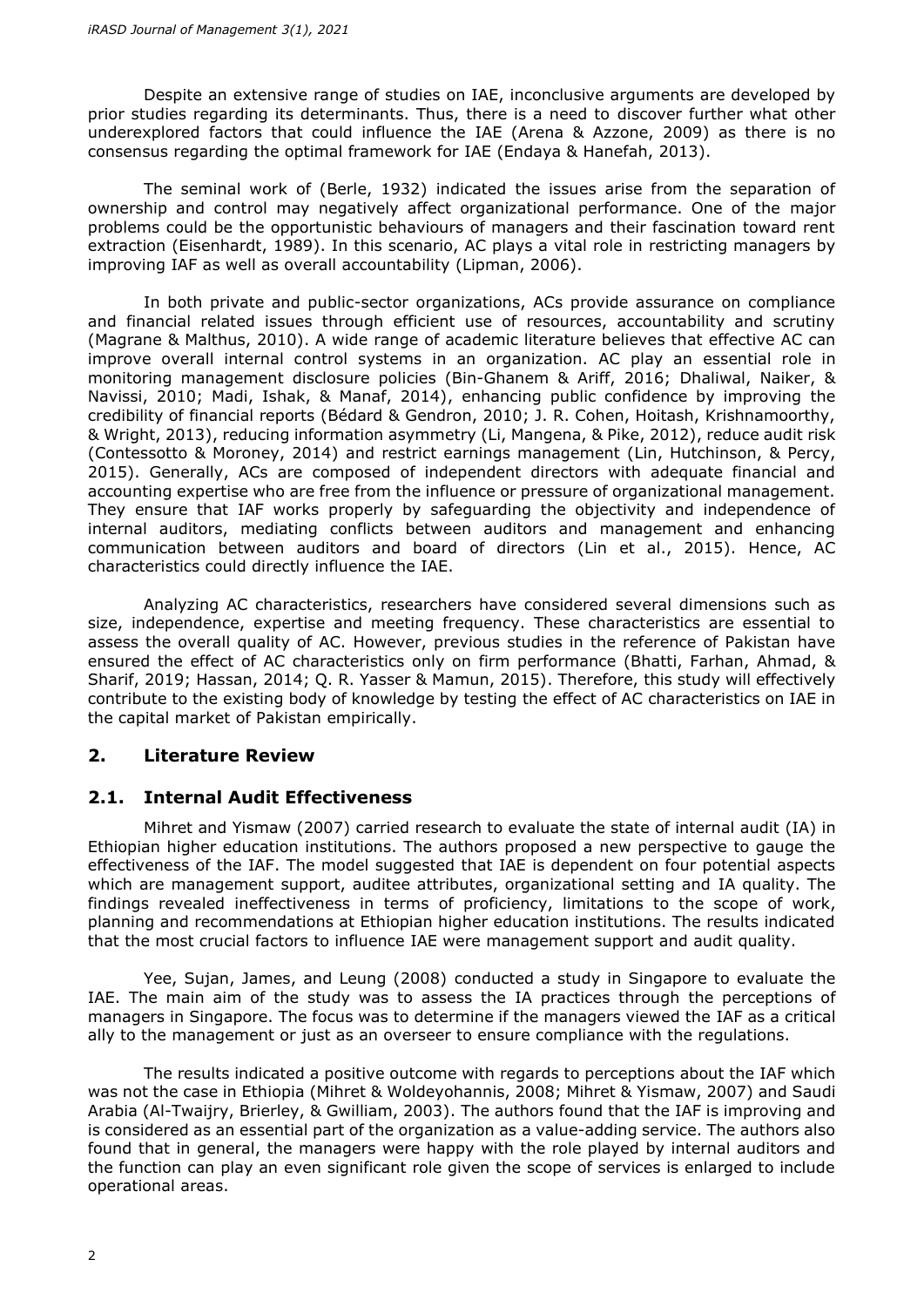Arena and Azzone (2009) conducted a study in the Italian companies where their study attempts to explore the organizational antecedents of IAE. The authors argue that considering the recent changes in the role and expectations from the internal auditors, the importance of IA has explicitly increased as a risk management tool. The researcher proposes a model where interaction level between the internal auditor and auditing committee, the audit activities, procedures and competencies, and resources of the IA team be seen as independent variables, while the audit effectiveness was seen as the dependent variable. The results of the study suggest that given these changing roles, the auditors are expected to acquire new skills so that they are better able to perform the new role and assist in risk management of the company.

A. Cohen and Sayag (2010) argued that not much academic research had been conducted on the concept of IAE. So, they carried out a study to determine the IAE by exploring the determinants of effectiveness. They proposed a model of determinants that consists of six dimensions that they assumed potential drivers of effectiveness, namely, quality of audit work, the sector of the organization, top management support, career and advancement, professional proficiency of internal auditors and organizational independence. One key observation of the authors was that most of the prior researches focused on the perceptions of external auditors on the effectiveness of the IA and whether they used the work of internal auditors, indicating the confidence in the work performed by the internal auditors. The authors, however, considered managers' perceptions as equally significant and therefore established a scale on which the IA's efficacy could be calculated based on the expectations of the management. The authors collected data from one hundred and eight organizations in Israel that had an IAF. Two sets of questionnaires were distributed. One for general managers inquiring about the effectiveness of the IAF and the other for internal auditors, with questions concerning the determinants of the IAE. The results indicated that the most significant among all the factors was the management support on the effectiveness, which was the key highlight of the study that the perception of the top management support for auditors will result in higher IAE. The study also finds a positive relationship among greater organizational independence, greater IA quality and IAE. At the same time, career development and professional proficiency did not have any significant correlation with auditing effectiveness. In light of the findings, the author indicates the need for further research on the quality of the auditing and organizational independence as determinants of IAE.

Soh and Bennie (2011) researched in Australia to explore the possible determinants of IAF and the primary role and responsibilities of the IAF in the Australian companies. The prevailing performance appraisal practices of IAE were also examined.

The outcome of the research highlights a substantial shift and an expansion in the role of the internal auditors. They were meanwhile pointing out the change in perception about the IAE as well. However, the authors note that evaluation mechanisms to gauge the performance of the internal auditors have not emerged simultaneously. Hence the gap between changing roles of the internal auditors and the lack of appraisal mechanisms in accordance with new roles is creating difficulty in assessing the effectiveness of the function with regards to stakeholder's expectations.

Endaya and Hanefah (2013) contended that to build a conceptual framework of the IAE communication theory, agency theory and institutional theory as suitable and proposed a model in which IA department performance and the characteristics of internal auditor directly influence the effectiveness of IA and organizational member support plays a moderating role in the mechanism mentioned above. It is also suggested by them to use the theoretical framework proposed by them in future studies.

Alzeban and Gwilliam (2014) conducted a study in Saudi Arabia to assesses factors influencing IAE. The effectiveness of the IA was measured based on the perceptions of the managers of the audited departments in terms of improvement in organizational productivity, implementation of audit recommendations, the achievement of set goals and objectives, evaluation and enhancement of risk management and internal control mechanisms, ability to plan and make recommendations for improvements. The researchers collected data from 79 public sector organizations in Saudi Arabia.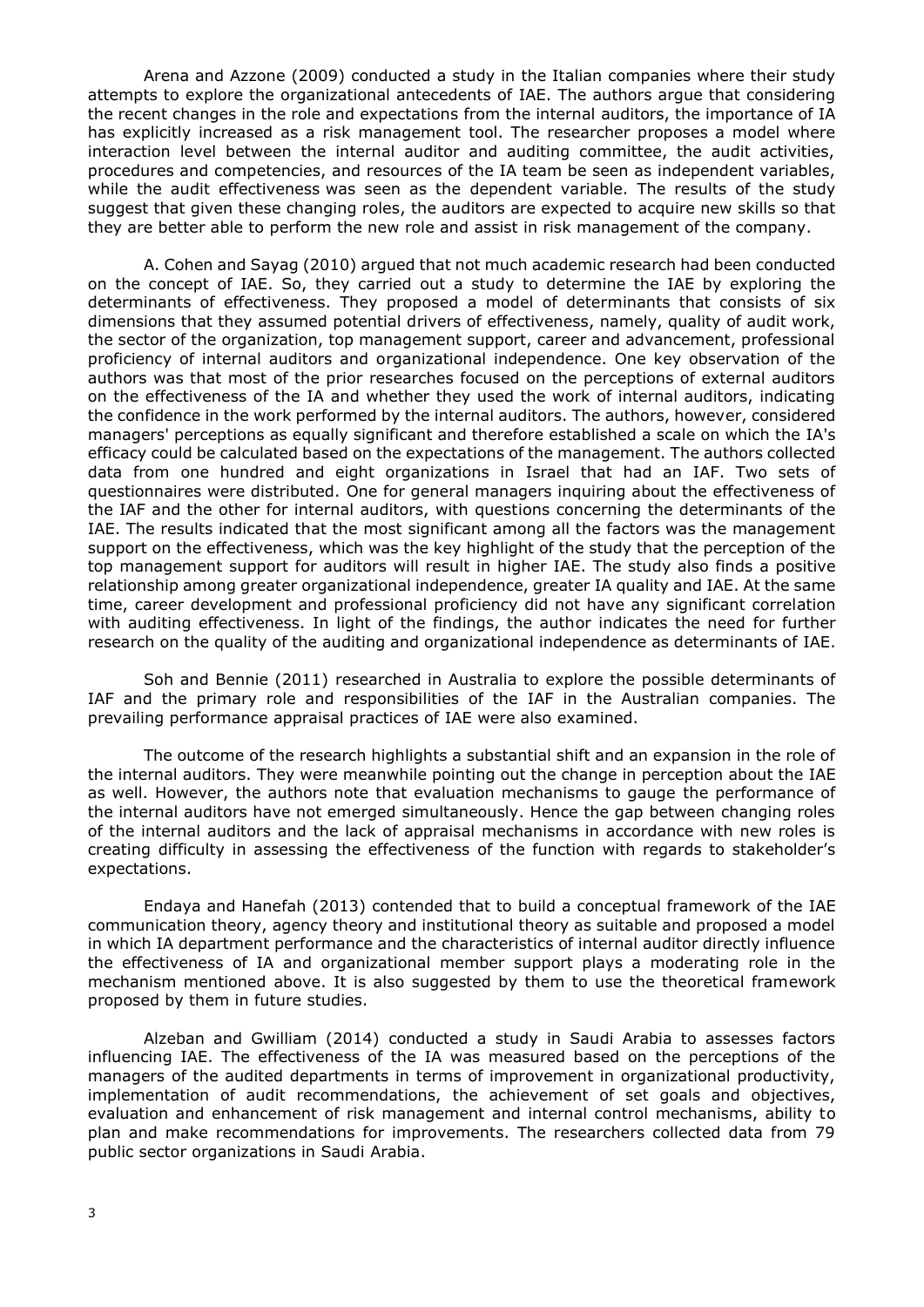The results of the research indicated management support as a key driver of effectiveness, as rated highly both by the internal auditors and the management. Providing enough resources, employing skilled and experienced staff, having an independent IA department and enhancing the relationship with external auditors are all linked to management support.

In the last decade, the literature about IAE is explored by Lenz and Hahn (2015). They examined the micro and macro factors that affect the effectiveness of IA. Four dimensions related to micro factors are proposed in their model, which are IA processes, IA relationships, IA resources and organizational aspects. On the other hand, macro factors composed of three institutional forces, i.e. mimetic force (consulting firm's prescription and learning from the others good practices), normative force (consulting professional bodies) and coercive force (acquiescence with law and regulations). They suggested that the study of the relationship between senior management and the IA is a crucial area of research.

According to Endaya and Hanefah (2016), IAE is a key issue for all of the stakeholders, e.g. for the prime customers: AC and the board; senior management (guarantees the quality and the authenticity of IA that it covers principal business risk ); external auditors (directly interested in the work of IA) and for the internal auditors themselves. However, there is a conflict of interests among those clusters, for example, AC and external auditor assure the controls. Whereas, the senior management demands control and consultations both from the internal auditors.

The results are fascinating as the impact of senior management on the IAE is confirmed. Moreover, it also ensures the moderating role of senior management on the relationship among the characteristics of the internal auditors and IAE. Lenz, Sarens & Hoos (2017) conducted a study in the German corporate sector where they studied the relationship between Chief audit executives, senior management and IAE. The research helps bifurcate between ineffective vs effective IAFs, moreover, helps understand the cause of this difference by studying interpersonal, personal and organizational factors in Germany. The results of the study highlight the interaction between chief audit executives and senior management is a crucial driver of IAE.

Given the brief literature review conducted above, it is evident that there is no consensus among the researchers on the issue of IAE, and there exists a gap in the limited previous research. The studies conducted have resulted in mixed results mainly because different studies used different perspectives, different criteria and as well as focused on different sectors (private sector, government ministries and public sector). Goodwin (2004) found that there is a difference in the status of IAF between the two sectors. The author emphasizes that the two sectors are different in essence and in terms of abilities, size, legislations and laws, which is also true in a developing country like Pakistan. Further, as discussed earlier, different theories have been used. Mihret, James, and Mula (2010) argue that few generally accepted methods to evaluate IAE exist yet. Nevertheless, the limited literature suggests that IAE is perhaps affected by the context in which IA operates.

Therefore, numerous academic studies (Al-Twaijry et al., 2003; Arena & Azzone, 2009; Endaya & Hanefah, 2013; Goodwin, 2004; Mihret & Yismaw, 2007; Yee et al., 2008) have emphasized the need for further and comprehensive research to delineate the issue of IAE. The gap highlighted above could be reduced by an exploration of antecedents of IAE in the developing countries.

# **2.2. Audit Committee characteristics**

Worldwide corporate scandals in the business environment led to a heightened need for accountability. Searching solutions to the corporate collapses of the early twentieth century, internal control systems and organization's risk management systems were the centre of public policy debates to improve corporate governance (Sengur, 2011). The formation of public listed companies highlighted the issue of separation of ownership and management, and the emphasis on the requirement of a robust corporate governance system (Moloi, 2008). The separation of ownership and control gave rise to an agency relationship which considers managers as the agents of the owners, who are tasked to manage on behalf of the owners. However, the managers are expected to act in the best interest of the owners, which is not always the case.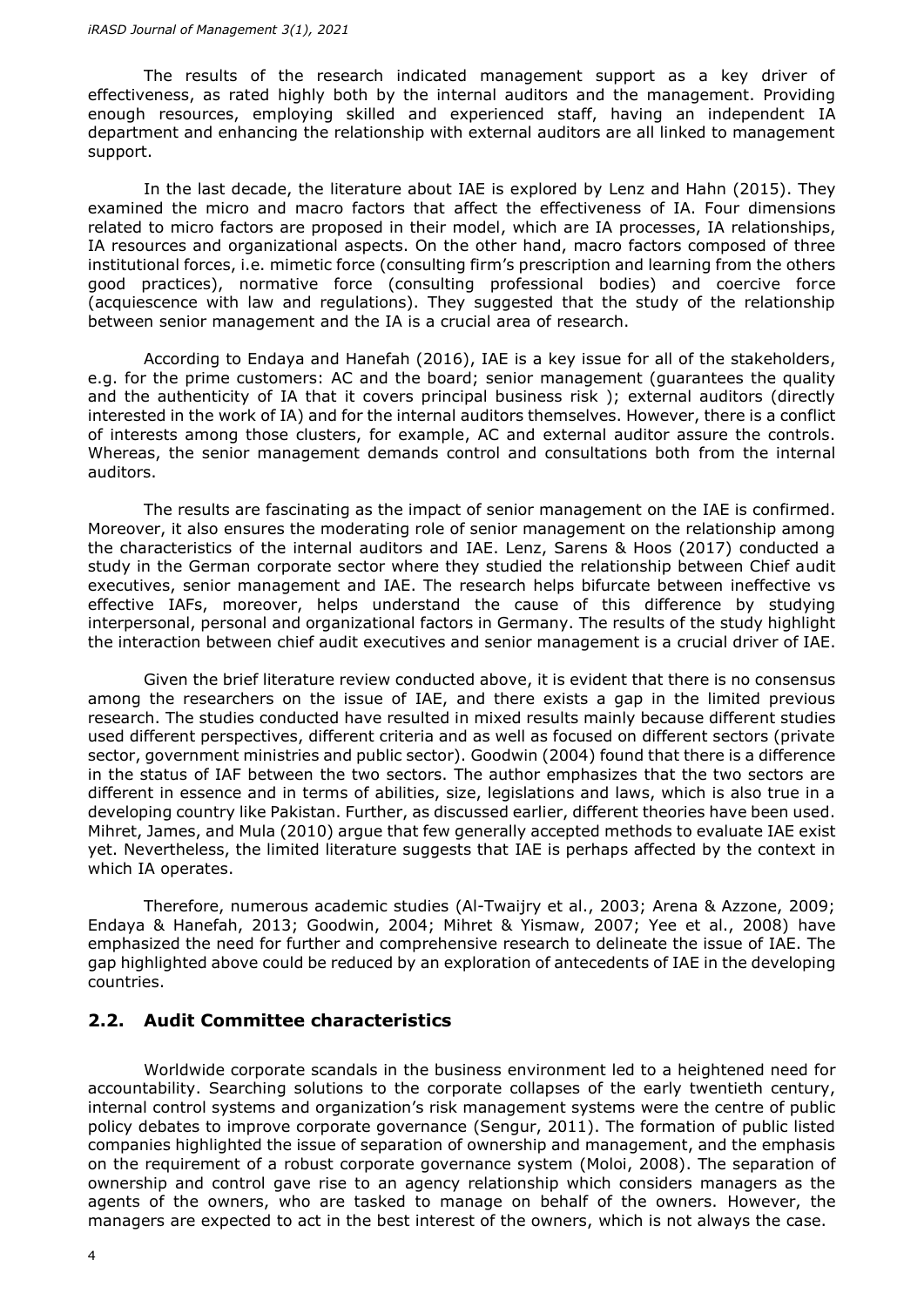The agency problems are meant to be solved through adequate corporate governance measures, where the focal point of the governance systems is the board of directors, who are responsible for overseeing the affairs and performance of the company and are accountable to the shareholders. AC is one of the critical tools and mechanisms of corporate governance practices. ACs have always had a fundamental significance in corporate governance reforms over the years. ACs emerged as an important corporate governance tool to fight the miss use of authority and manipulative behaviour by the top management, which led to manipulation of accounting policies, financial reporting defalcations and financial scandals (Kalbers & Fogarty, 1998). Hence AC is an essential component of an effective internal control system.

In an effort to ensure true and fair financial reporting and an effective auditing system, regulatory bodies require companies to formulate an AC. An effective AC is at the heart of good corporate governance. A vital responsibility of the AC is to warrant that the performance of the corporation is as per the goals and objectives set by the owners and that the statement of affairs presented by the management can be trusted and reflects the true and fair view of the company. Corporate governance has been the subject of many pieces of research with a vast literature available on how different organizations are governed and how different policies safeguard the interests of various stakeholders. The forefront of this study is to examine the effect of AC characteristics on the IAE in the listed companies in PSX. The Code of Corporate Governance (2019) in Pakistan outlines mandatory requirements in terms of constitution, composition and operations of the AC. Given the mandatory requirements set by the Code of corporate governance (2019), the quality of the AC is dependent on the size of the committee, meeting frequency, independence and expertise of the AC.

#### **2.3. Audit Committee Size**

An essential element which is taken under consideration while determining the size of the AC is the number of members in the committee(Hsu & Petchsakulwong, 2010; Nuryanah & Islam, 2011; Obiyo & Lenee, 2011). In the absence of effective control mechanisms, the shareholder's interest might be compromised, and the top management might be able to perform in personal interests rather than the shareholder's (Fama & Jensen, 1983). The agency theory suggests that if there happens to be opportunistic management. Then in its presence, the top management recedes in making decisions that satisfy its interests rather than preferring the shareholders' interests (Jensen & Meckling, 1976). Hence, an effective and efficient AC must exist to be able to eliminate this conflict of interest and ensure a positive, sustainable performance for the organization(Klein, 2002; Rahmat, Iskandar, & Saleh, 2009).

Coleman and Biekpe (2007) researched to examine how does an organization's performance is linked by the AC size. Researchers analyzed the data from 103 of the listed companies in Nigeria, South Africa, and Ghana between 1997 and 2001. Firm performance and AC size were found to be positively associated with each other.

Q. Yasser, Entebang, and Mansor (2011) conducted a study in Pakistan, where they analyzed the data from 30 public limited companies. The authors compared two performance measures to the size of the AC, i.e. return on equity and profit margin. Their results also indicated a positive association between AC size and organizational performance.

Further, it is contended that financial reporting quality is significantly enhanced by the AC size hence resulting in an improved financial performance by the firm. Felo, Krishnamurthy, and Solieri (2003) also found a positive association between AC size and a firms financial reporting quality. On the contrary, research findings by Mak and Kusnadi (2005) found no evidence of a significant relationship between firm performance and AC size in Malaysia and Singapore.

#### **2.4. Audit Committee Independence**

5 The independence of directors is considered a critical indicator of the effectiveness of AC. The larger the proportion of independent outside directors in the AC, the more this AC is expected to effectively monitor the financial performance of the corporation. A committee with a large proportion of independent directors is considered as well-structured, active and well-functioning (Menon & Williams, 1994; Xie, 2001). Abdullah, Shah, and Hassan (2008) and Kang and Kim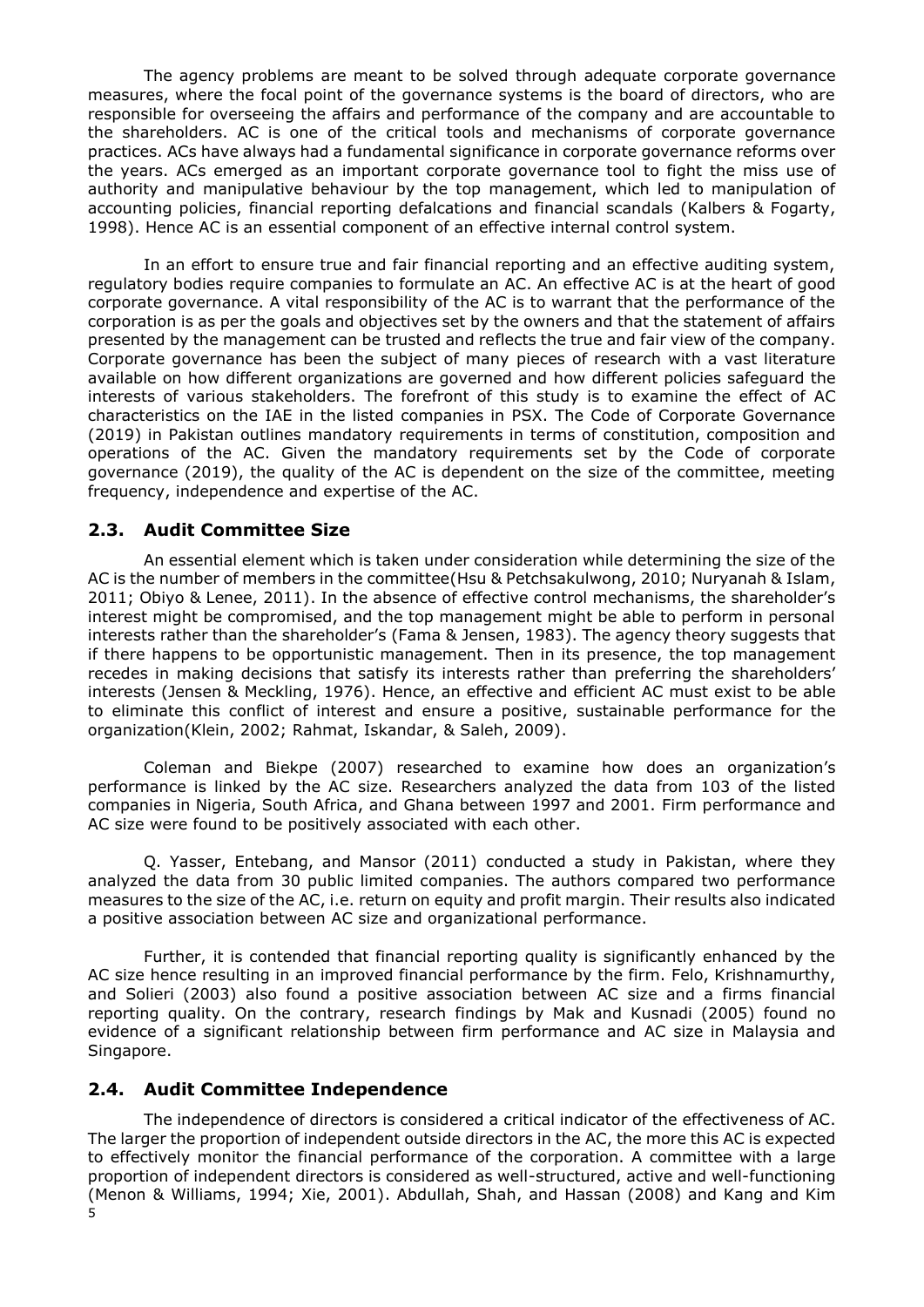(2011) refer to AC independence as a proportion of non-executive directors as compared to executive directors. Rahmat et al. (2009) argue that independence of the AC is dependent on the number of independent directors, greater the number, greater the independence of the AC.

Similarly, Swamy (2011) argue that throughout the auditing process, AC members play an important role in maintaining corporate governance practices. Moreover, it was found that firms mainly comprising of internal directors and absence of AC were more likely to commit fraud as compared to firms in the same industry with independent directors and active ACs (Abdullah et al., 2008). As the independent directors of the AC, using several monitoring procedures could regularly check the faulty behaviour of executives, AC is considered a critical element of corporate governance. As argued by J. R. Cohen, Gaynor, Krishnamoorthy, and Wright (2011), Most significantly, the success of an AC derives from its independence. By keeping a check on the manipulative, self-centred activities of executives, an independent AC could ensure a reliable financial reporting process. Worldwide governance codes enable businesses to set independent ACs. Bouaziz and Triki (2012), as well as Arslan, Zaman, Malik, and Mehmood (2014), found that in the presence of independent ACs, the accuracy of audit reports is increased, and firm performance is enhanced. The presence of an independent AC would minimize corporations' fraud (Yunos, Ahmad, & Sulaiman, 2014). Sarkar (2013) argued that independent committee members could impartially evaluate financial statements, total assets, sales and components such as equity, which are the real indicators of a firm's financial position and performance.

Vicknair, Hickman, and Carnes (1993) reiterated that expectation by suggesting that the more independent the AC is, the more effective it would perform, as internal executive directors would have the power to excessively influence and interfere in the workings of the internal and external auditors.

#### **2.5. Audit Committee Expertise**

The investors lost trust in the equity markets due to financial scandals (e.g. Enron, WorldCom) as a result of fraudulent accounting. In light of the scandals, the investment community launched measures that focused on AC's role in improving the market's transparency. The regulatory bodies in the United States recommended listed companies to formulate ACs in 1972; however, this was made a mandatory requirement in 1978 (Goddard & Masters, 2000). Due to several accounting scandals, the lawmakers were forced to rethink about the working of the ACs, composition and independence from executive teams was given particular reconsiderations. Both The Blue Ribbon Committee (1999) and The Cadbury Report (1992) recommended that directors may not just be independent but also possess an adequate amount of expertise in the field of accounting and auditing to be a member of an AC. SOX(2002) also shared similar concerns and suggested that the AC members may not only be independent, but at least one member of the committee must have adequate experience in the financial field.

Abdul Rahman and Haneem Mohamed Ali (2006) argue that the prime goal for the formation of the AC is to monitor the financial reporting process of the company. Hence, it is of the utmost importance that the members of the AC are experienced and competent in financial aspects. The chances of detecting material misstatements are significantly increased in the presence of AC whose members possess financial expertise (DeZoort & Salterio, 2001). The Blue Ribbon panel argues that in the absence of financial knowledge in the AC members, the committee may be merely ceremonial. And for better performance of the ACs, the members should have a financial and corporate background for increased effectiveness.

#### **2.6. Audit Committee Meeting Frequency**

It is commonly believed that the effectiveness of the ACs is directly related to the number of meetings, the more the ACs meet, the more effectively they will be able to monitor, whereas the ACs that rarely meet have a lesser chance to effectively monitor the management's performance. The AC's activity is determined by the average number of meetings held in a year (Menon & Williams, 1994; Xie, 2001).

A significant attribute to the AC's monitoring effectiveness is the frequency by which the AC meets. Anderson, Mansi, and Reeb (2004) stated that the role of the AC is to monitor the internal control systems and provide information to the stockholders, which is true and accurate in nature. Hence the AC supervises the management's assessment of business risk and reinforces the IAF (Hsu & Petchsakulwong, 2010).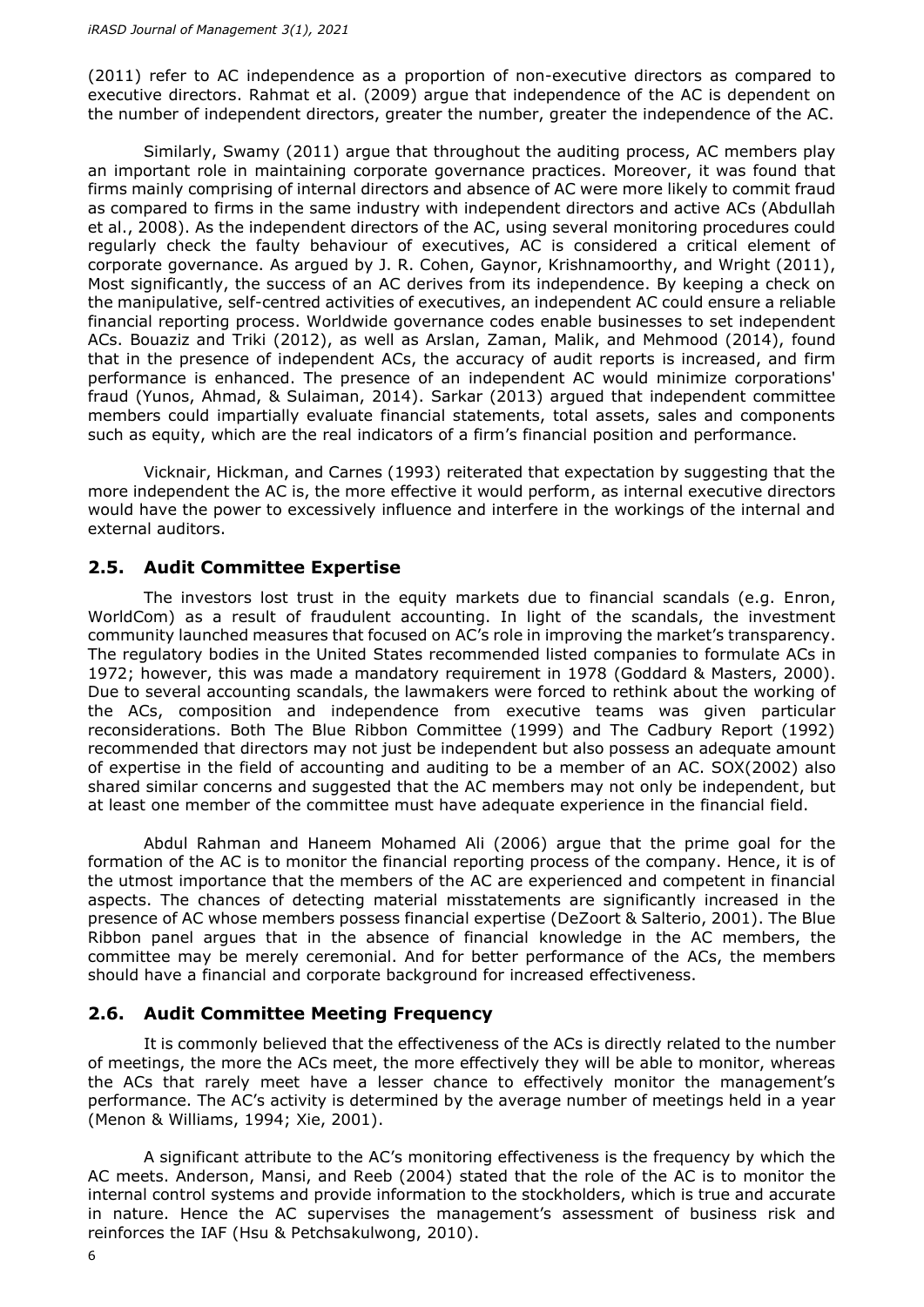Among the AC factors, the most widely assessed factor is the frequency of meetings by the AC. The same has been used as a proxy for AC activeness as well (Hsu & Petchsakulwong, 2010; Khanchel, 2007). A study by Vafeas (1999) argued that a critical element in the effective operations of the board is the level of activity and that this level of activity also affects firms value. An AC must maintain a minimum level of activity to meet its objectives of control effectively (Bedard, Chtourou, & Courteau, 2004). Bedard et al. (2004) also argued that firms with a low level of AC activity are more likely to suffer from financial statement fraud.

An overview of the academic literature confirms that the level of activity by the AC, measured in terms of the frequency of the meetings held by the AC, brings numerous advantages to an organization's shareholders. Among those advantages are an enhanced degree of supervision over the organization's financial reporting process (Carcello, Hermanson, Neal, & Riley, 2002) and greater transparency, which in essence means that the shareholders would be in a better position to forecast earnings more effectively and frequently (Laksmana, 2008). As stated by Abbott, Parker, and Peters (2004), a firm's financial accounting process are improved by frequent meetings by the AC, which leads to superior performance by the firm.

Hence, the frequency of meetings between the AC and the internal auditors is of immense importance, as the increased interaction between the two would lead to a better understanding of the accounting and auditing issues as they arise, which will in return enable the AC to enhance the IAF with their support and hence increasing the effectiveness of the IAF itself. Consequently, an AC with a greater frequency of meetings has a better chance of minimizing financial fraud (Abbott et al., 2004; Read & Raghunandan, 2001). Menon and Williams (1994) conclude that firms with a low frequency of AC meetings are more likely to suffer from ineffective supervision. This was also supported by evidence found by Beasley, Carcello, Hermanson, and Lapides (2000) that the firms found to be involved in earnings misstatements and fraudulent activities, had fewer meetings than their non-fraudulent counterparts. Whereas ACs which meet more often are more likely to better identify management risk, administer financial reporting and monitor internal controls. Thus, IAE is increased with AC activity.

In light of the agency theory, the role of AC is of the utmost importance to the success of IA. The AC is tasked to warrant that internal auditors are free from any influence of the management being audited, hence, ensure that the auditors can work independently and objectively. The AC also ensures that the auditors have all the required resources and unrestricted access to information that is necessary to fulfil its mandate and is equipped to perform in accordance with appropriate professional standards for internal auditors (IIA's [Code](https://www.iia.org.uk/resources/ippf/code-of-ethics/)  [of Ethics](https://www.iia.org.uk/resources/ippf/code-of-ethics/) and ISPPIA). The AC is also responsible for the termination or appointment of the head of IA. Further, the chair of the committee has a direct role in the appraisal of the head of IA and his remuneration. Thus, it is proposed that the quality of the AC could enhance the IAE

Given the literature findings above, the hypotheses of the study are as follows:

- **H1:** There is a positive relationship between IAE and the AC size.
- **H2:** There is a positive relationship between AC independence and IAE.
- **H3:** There is a positive relationship between AC expertise and IAE.
- **H4:** There is a positive relationship between the level of AC meeting frequency and IAE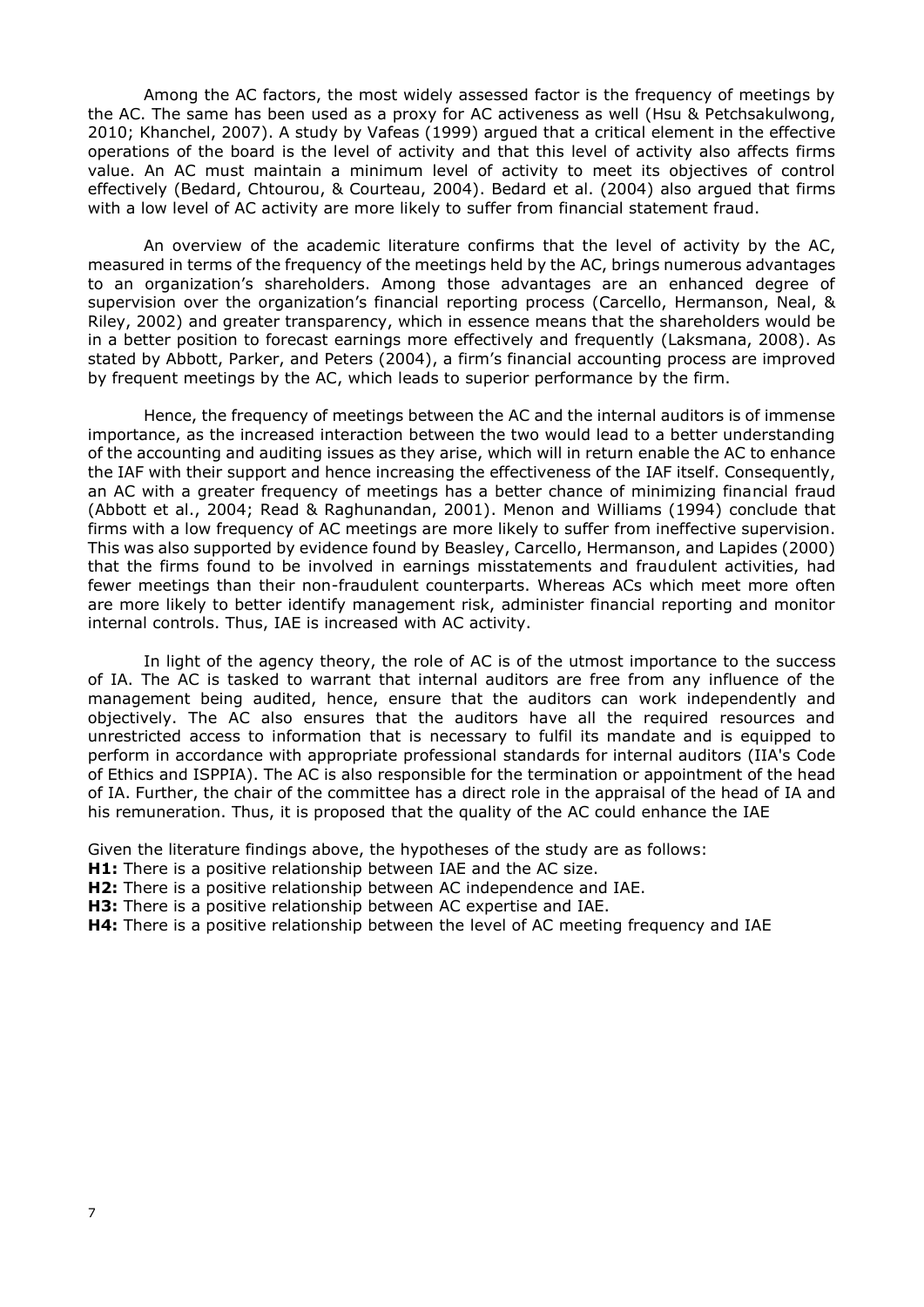

#### **3. Methodology**

This study is designed to investigate the relationships between independent variables (AC size, AC meeting frequency, AC expertise and AC independence) to a dependent variable (IAE). The unit of analysis for this study is organizational (public listed companies in PSX). Two sets of questionnaires were distributed. One to measure the dependent variable, IAE, to be filled by the general managers of the company. The first questionnaire consisted of two sections, the first section covered the demographic information regarding qualification, gender, experience. Whereas, the second section contained questions related to the IAE, the items of this section of the questionnaire were adapted from the scale developed by Alzeban and Gwilliam (2014). The authors developed a 15-item scale to measure the perceived effectiveness of the IAF. The scale contains questions to measure aspects of IA including improvement and evaluation of risk management, ability to plan, assessment of the consistency of outcomes with recognized goals and objectives, enhancement of the organization's productivity, evaluation of internal control systems, execution of audit recommendations, and recommendations for improvement.

The second set of questionnaires was developed to cover the independent variables, addressed towards the chief internal auditors of the listed companies. The questionnaire is divided into two sections. Where the first section covers the demographic information regarding qualification, age, gender, experience, position. The second and concluding section obtains information about the AC characteristics. The section contains a total of 4 questions, one each to determine the size of the AC, frequency of meetings between the head of the internal auditor and the AC, financial expertise of the AC members and independence of the AC members.

PLS SEM was used to analyze the effects of the main constructs. Where the contribution of each exogenous variable is stated in terms of standardized beta values (chin,1998). The present study ran a bootstrap at 5000 bootstrap samples for the 162 responses at a significance level of p<0.05 to test the hypothesis proposed (Hair, Hult, Ringle, & Sarstedt, 2013).

# **4. Results and Discussion**

#### **Table 1:** *Summary of Hypothesis*

| <b>Hypothesis</b> | Relationship                  | <b>Std</b><br><b>Beta</b> | <b>Std</b><br><b>Error</b> | <b>T-Value</b> | p-Value | <b>Decision</b> |
|-------------------|-------------------------------|---------------------------|----------------------------|----------------|---------|-----------------|
| H1                | AC Size $\rightarrow$ IAE     | 0.3038                    | 0.084                      | 3.617          |         | Supported       |
| H <sub>2</sub>    | $AC IND \rightarrow IAE$      | 0.0265                    | 0.091                      | 0.291          | 0.385   | Not Supported   |
| H <sub>3</sub>    | $AC$ $FXP - > IAF$            | 0.0377                    | 0.081                      | 0.465          | 0.321   | Not Supported   |
| H4                | AC MeetFreq $\rightarrow$ IAE | 0.1672                    | 0.097                      | 1.724          | 0.042   | Supported       |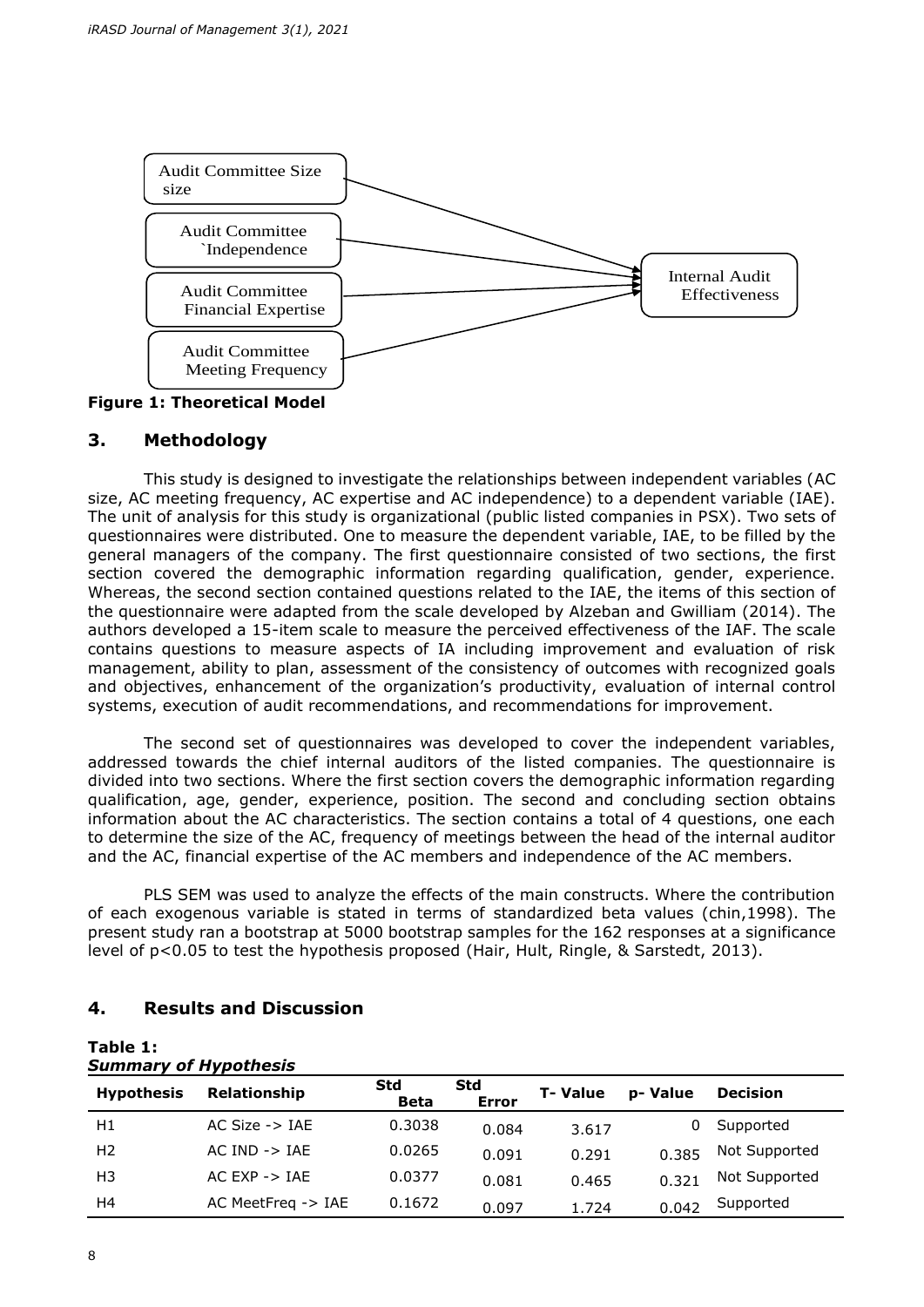

**Figure 2: Measurement Model**

As per the study proposition, the results of the H1 revealed a positive association between the AC size and the IAE, as the results show the t-value of this hypothesized relationship is 3.617 which is more than the threshold value of 1.645, which explains that in the listed companies of Pakistan, IAE is significantly influenced by the AC size. These findings are similar to the past researcher's findings Majiyebo, Okpanachi, Nyor, Yahaya, and Mohammed (2018) which also reported that the AC size significantly influences the IA quality of the auditors. It is, therefore, supported by Felo et al. (2003) that the AC size enhances the financial reporting quality substantially, effectively strengthening the firm's financial performance. These results also supported by the Q. Yasser et al. (2011), who conducted a study in Pakistan, where they analyzed the data from 30 listed companies in the PSX. The authors compared the size of the AC to two performance measures, i.e. profit margin and return on equity. They also found a positive relationship between firm performance and AC size. On the other hand, a study conducted by Mak and Kusnadi (2005) found no evidence of a significant relationship between AC size and firm performance in Malaysia and Singapore, but in the broader context literature support our findings that AC size positively related to the IAE.

Contrary to the expectations, the results of the H2 reported an insignificant relationship between AC independence and IAE. As the results show that the t-value of this hypothesized relationship is 0.291, which is less than the threshold value of the 1.645. which shows insignificant relationship between AC independence and the IAE in the listed companies of Pakistan. The above result contradicting with the findings of Krishnamoorthy and Maletta (2016) AC independence have a positive influence on the auditor's IAE. Other studies also postulated that AC independence contributes to enhance the effectiveness of the audit and improve audit quality. For instance, Sarkar (2013) argued that independent committee members could impartially evaluate financial statements, total assets, sales and components such as equity, which are the real indicators of a firm's financial position and performance. Vicknair et al. (1993) strengthened that argument by stating that the more the AC is independent, the more effective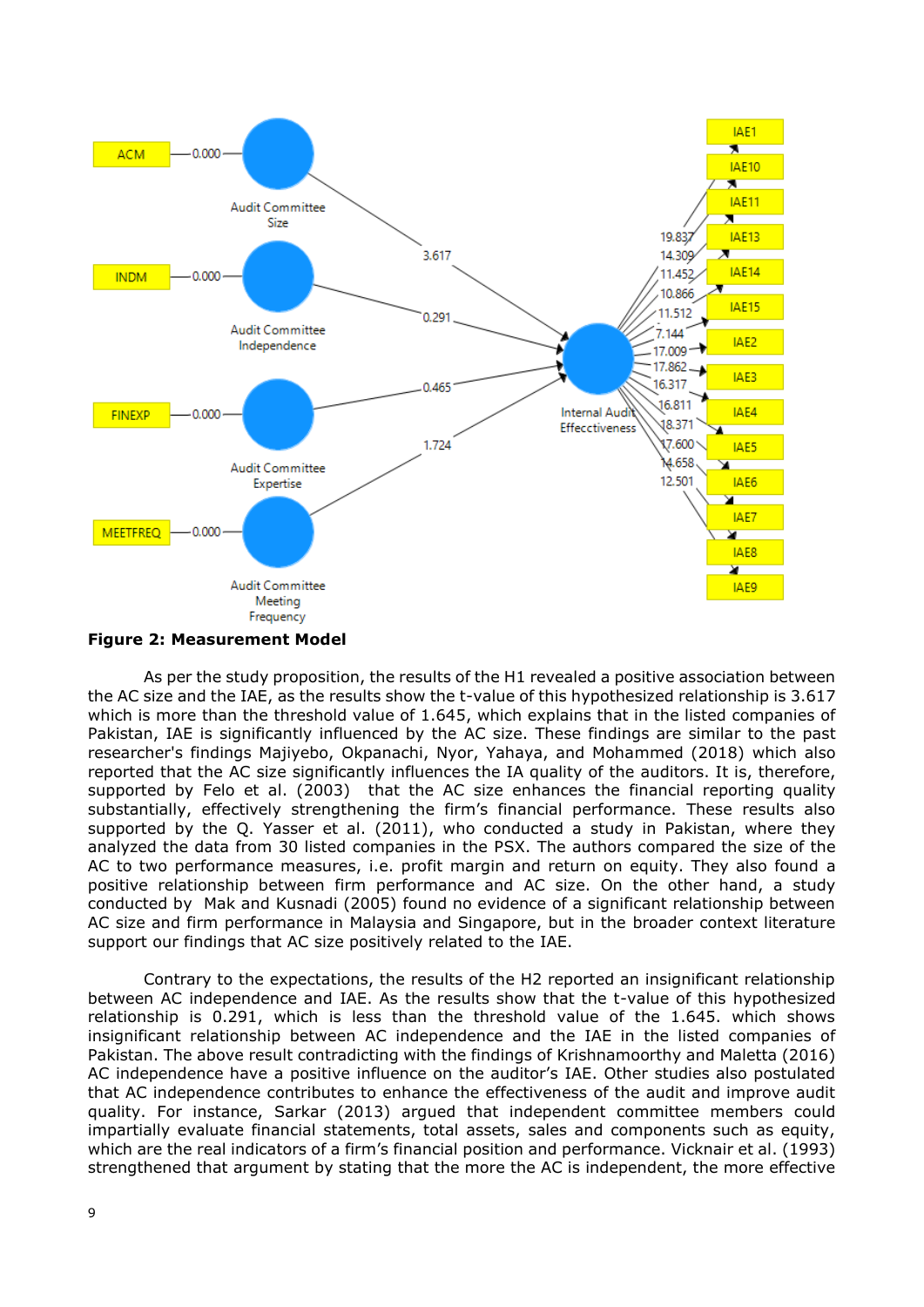it will perform, as internal executive directors would have the power to excessively influence and interfere in the workings of the internal and external auditors.

However, the results of this study are not supported by the above arguments in the context of Pakistan. The possible explanation of this could lie in the corporate governance regulations, as the Code of corporate governance in Pakistan requires by law a mandatory requirement of at least one independent member in the AC. However, when we analyze the collected data, we find that almost all the companies have merely fulfilled the minimum criteria of one independent member and only a handful of companies have more than one independent members on AC. Hence the real effect of variation in independent members could not be assessed, resulting in an insignificant relation.

The results of the H3 reported interesting and surprising results that AC financial expertise did not influence the IAE as the results show that the t-value of the hypothesized relationship is 0.465 that is far behind the threshold value of 1.645, which indicates that AC financial expertise did not influence the IAE in the listed companies operating in Pakistan. These results are similar to the previous study conducted by Ghafran and O'Sullivan (2017), who claims that AC expertise has no significant effect on the IA quality. They also submitted that in the case of smaller listed companies, but not for the larger companies, financial exercising is relevant in terms of a more intensive audit. Armstrong, Guay, and Weber (2010) support this claim that different kinds of businesses may have different financial knowledge needs. Armstrong et al. (2010) in particular, recommends that companies seeking to track their financial statements more closely should use the financial experience to help do this.

This is not shocking, as we expect the consistency and clarity of financial reporting in Pakistan's listed companies in any instance to be of a high standard and the financial experience would be unlikely to improve it further. In comparison, as we noted previously, ACs of big organizations are smaller and autonomous, and they meet more regularly, indicating that they show better AC oversight and thus miss the ability to improve their control by offering financial expertise. The opposite is valid for small companies, which are willing to pay for lower fees if more aggressive oversight by financial analysts is undertaken (Armstrong et al., 2010).

The H4 results are aligned with the proposition of this study that AC meeting frequency has a positive association with the IAE. As the results show t-value of this hypothesized relationship is 1.724, that is above the threshold value of 1.645, which explains the significant positive relationship between AC meeting frequency and the IAE in the public listed companies of Pakistan. Similar findings reported by the Khudhair, Al-Zubaidi, and Raji (2019) who also noted that the AC meeting frequency positively influences the audit quality. They further claimed that the monthly AC sessions are related to enhancement and accountability of higher audit results.

The implication of this hypothesized relationship also correlates to the Sharma, Naiker, and Lee (2009)'s statement, that the frequent recurrence of AC groups is an essential determinant of their adequacy and a crucial part in solving vital management power problems relevant to organizational matters. There is a possibility of a high-quality standard and AC meetings on a daily basis, according to the Khudhair et al. (2019) though reinstatement or monitoring is diminishing. Moreover, in the context of the agency theory, this relationship advocates the AC meeting frequency mitigating agency conflicts and reducing information asymmetry by improving IAF, which consequently enhances the IAE.

#### **5. Conclusion**

The research objectives on examining the relationship between AC characteristics (namely AC size, AC independence, AC expertise, and AC meeting frequency) and IAE have been achieved and the proposed hypotheses are being supported by the results generated except for audit committee independence, and audit committee expertise. Based on the result from PLS-SEM analysis, AC size and AC meeting frequency has the greatest and noteworthy influence on IAE, whereas AC independence, and AC expertise do not significantly influence auditor's internal audit effectiveness. In a nutshell, the auditors and the statutory bodies should pay more attention on developing the characteristics of audit committee characteristics (audit committee size, and meeting frequency) in order to enhance the internal audit effectiveness of the auditors working in listed companies in Pakistan.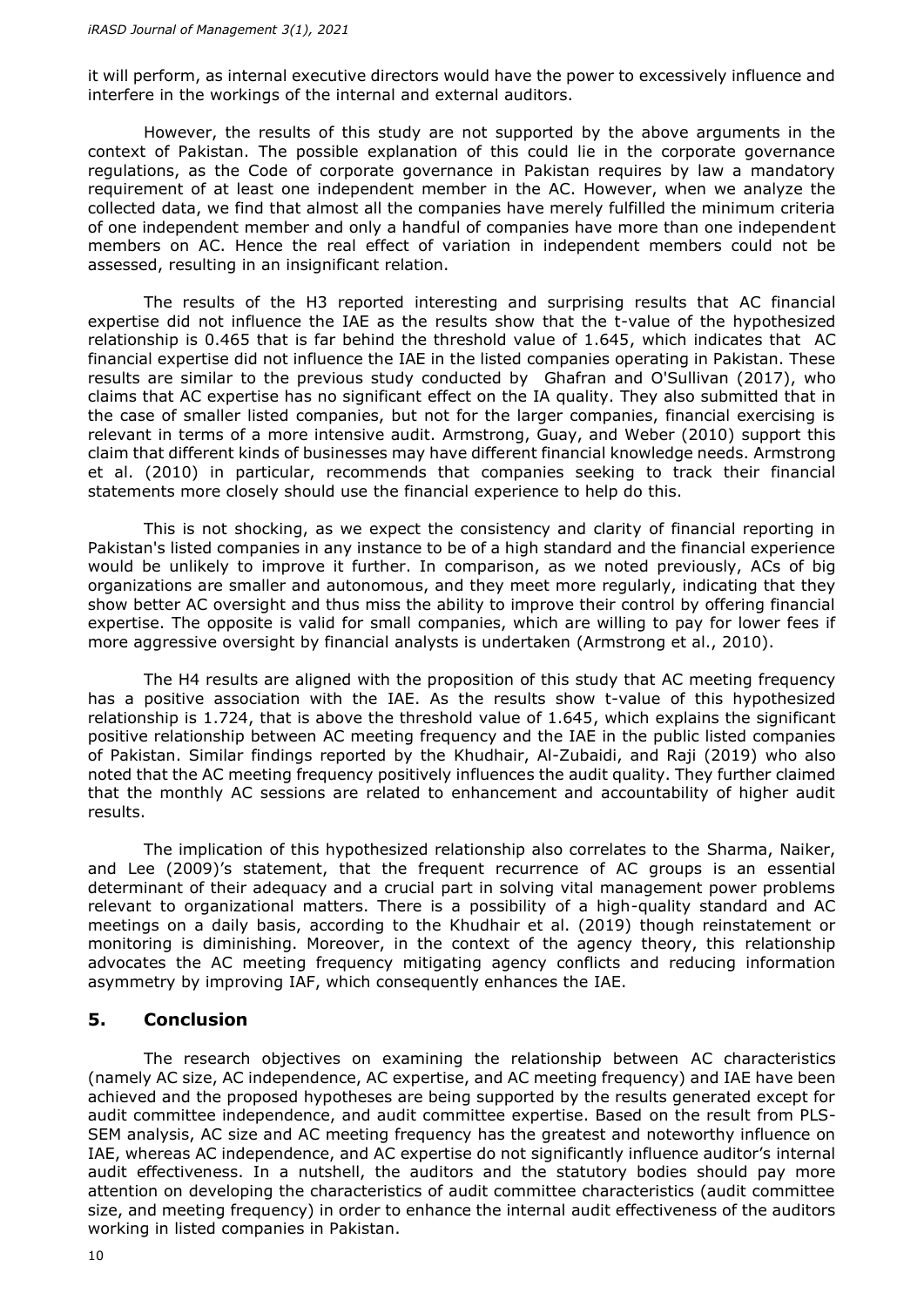#### **References**

- Abbott, L. J., Parker, S., & Peters, G. F. (2004). Audit committee characteristics and restatements. *Auditing: A Journal of Practice & Theory, 23*(1), 69-87.
- Abdul Rahman, R., & Haneem Mohamed Ali, F. (2006). Board, audit committee, culture and earnings management: Malaysian evidence. *Managerial Auditing Journal, 21*(7), 783-804.
- Abdullah, M. S., Shah, S. Z. A., & Hassan, A. (2008). Impact of corporate governance on financial performance of firms: Evidence from Pakistan. *The Business Review, Cambridge, 11*(2), 282-289.
- Al-Twaijry, A. A., Brierley, J. A., & Gwilliam, D. R. (2003). The development of internal audit in Saudi Arabia: an institutional theory perspective. *Critical Perspectives on Accounting, 14*(5), 507-531.
- Alzeban, A., & Gwilliam, D. (2014). Factors affecting the internal audit effectiveness: A survey of the Saudi public sector. *Journal of International Accounting, Auditing and Taxation, 23*(2), 74-86.
- Anderson, R. C., Mansi, S. A., & Reeb, D. M. (2004). Board characteristics, accounting report integrity, and the cost of debt. *Journal of accounting and economics, 37*(3), 315-342.
- Arena, M., & Azzone, G. (2009). Identifying organizational drivers of internal audit effectiveness. *International Journal of Auditing, 13*(1), 43-60.
- Armstrong, C. S., Guay, W. R., & Weber, J. P. (2010). The role of information and financial reporting in corporate governance and debt contracting. *Journal of accounting and economics, 50*(2-3), 179-234.
- Beasley, M. S., Carcello, J. V., Hermanson, D. R., & Lapides, P. D. (2000). Fraudulent financial reporting: Consideration of industry traits and corporate governance mechanisms. *Accounting Horizons, 14*(4), 441-454.
- Bedard, J., Chtourou, S. M., & Courteau, L. (2004). The effect of audit committee expertise, independence, and activity on aggressive earnings management. *Auditing: A Journal of Practice & Theory, 23*(2), 13-35.
- Bédard, J., & Gendron, Y. (2010). Strengthening the financial reporting system: Can audit committees deliver? *International Journal of Auditing, 14*(2), 174-210.
- Berle, A. (1932). JR and GC Means, The Morden Corporate and Private Property. In: New York: MacMillan.
- Bhattacharyya, A. K. (2015). Toshiba a case of internal audit failure. *Business Standard*. Retrieved from [http://www.business-standard.com/article/opinion/toshiba-a-case-of-internal-audit-failure-](http://www.business-standard.com/article/opinion/toshiba-a-case-of-internal-audit-failure-115080900760_1.html)[115080900760\\_1.html](http://www.business-standard.com/article/opinion/toshiba-a-case-of-internal-audit-failure-115080900760_1.html)
- Bhatti, M. A., Farhan, M., Ahmad, M. J., & Sharif, M. N. (2019). The Impact of Social CRM Capabilities and Customer Engagement on the Firm Performance: Mediating Role of Social Media Usage. *Pakistan Journal of Humanities and Social Sciences, 7*(3), 313-324.
- Bin-Ghanem, H., & Ariff, A. M. (2016). The effect of board of directors and audit committee effectiveness on internet financial reporting: evidence from gulf co-operation council countries. *Journal of Accounting in Emerging Economies, 6*(4), 429-448.
- Bouaziz, Z., & Triki, M. (2012). The impact of the presence of audit committees on the financial performance of Tunisian companies. *International Journal of Management & Business Studies, 2*(4), 57-64.
- Carcello, J. V., Hermanson, D. R., Neal, T. L., & Riley, R. A. (2002). Board characteristics and audit fees. *Contemporary accounting research, 19*(3), 365-384.
- Cohen, A., & Sayag, G. (2010). The effectiveness of internal auditing: an empirical examination of its determinants in Israeli organisations. *Australian Accounting Review, 20*(3), 296-307.
- Cohen, J. R., Gaynor, L. M., Krishnamoorthy, G., & Wright, A. M. (2011). The impact on auditor judgments of CEO influence on audit committee independence. *Auditing: A Journal of Practice & Theory, 30*(4), 129-147.
- Cohen, J. R., Hoitash, U., Krishnamoorthy, G., & Wright, A. M. (2013). The effect of audit committee industry expertise on monitoring the financial reporting process. *The Accounting Review, 89*(1), 243-273.
- Coleman, A., & Biekpe, N. (2007). On the determinants of board size and its composition: additional evidence from Ghana. *Journal of Accounting & Organizational Change, 3*(1), 68-77.
- Contessotto, C., & Moroney, R. (2014). The association between audit committee effectiveness and audit risk. *Accounting & Finance, 54*(2), 393-418.
- DeZoort, F. T., & Salterio, S. E. (2001). The effects of corporate governance experience and financial-reporting and audit knowledge on audit committee members' judgments. *Auditing: A Journal of Practice & Theory, 20*(2), 31-47.
- Dhaliwal, D., Naiker, V., & Navissi, F. (2010). The association between accruals quality and the characteristics of accounting experts and mix of expertise on audit committees. *Contemporary accounting research, 27*(3), 787- 827.
- Eisenhardt, K. M. (1989). Agency theory: An assessment and review. *Academy of management review, 14*(1), 57-74.
- Endaya, K. A., & Hanefah, M. M. (2013). Internal audit effectiveness: An approach proposition to develop the theoretical framework. *Research Journal of Finance and Accounting, 4*(10), 92-102.
- Endaya, K. A., & Hanefah, M. M. (2016). Internal auditor characteristics, internal audit effectiveness, and moderating effect of senior management. *Journal of Economic and Administrative Sciences, 32*(2), 160-176.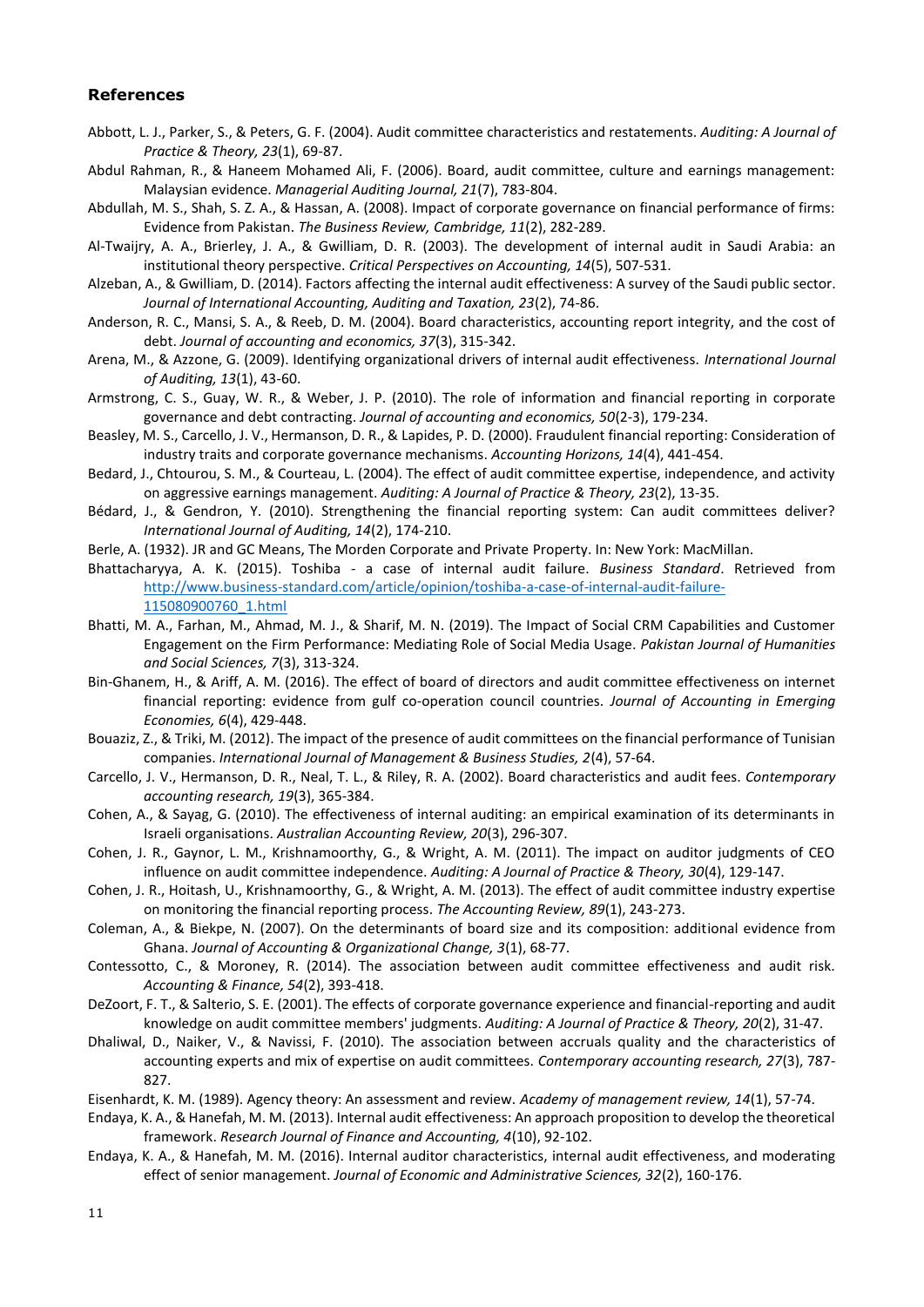- Fama, E. F., & Jensen, M. C. (1983). Separation of ownership and control. *The journal of law and Economics, 26*(2), 301- 325.
- Felo, A. J., Krishnamurthy, S., & Solieri, S. A. (2003). Audit committee characteristics and the perceived quality of financial reporting: an empirical analysis.
- Ghafran, C., & O'Sullivan, N. (2017). The impact of audit committee expertise on audit quality: Evidence from UK audit fees. *The British Accounting Review, 49*(6), 578-593.
- *Global profiles of the fraudster: Technology enables and weak control fuel the fraud*. (2016). Retrieved from <https://assets.kpmg.com/content/dam/kpmg/pdf/2016/05/profiles-of-the-fraudster.pdf>
- Goddard, A. R., & Masters, C. (2000). Audit committees, Cadbury Code and audit fees: an empirical analysis of UK companies. *Managerial Auditing Journal, 15*(7), 358-371.
- Goodwin, J. (2004). A comparison of internal audit in the private and public sectors. *Managerial Auditing Journal, 19*(5), 640-650.
- Hassan, M. (2014). The impact of corporate governance reforms on board structure and board roles: an empirical study of Pakistani listed firms.
- Hsu, W.-Y., & Petchsakulwong, P. (2010). The impact of corporate governance on the efficiency performance of the Thai non-life insurance industry. *The Geneva Papers on Risk and Insurance-Issues and Practice, 35*(1), S28-S49.
- Jensen, M. C., & Meckling, W. H. (1976). Theory of the firm: Managerial behavior, agency costs and ownership structure. *Journal of financial economics, 3*(4), 305-360.
- Kalbers, L. P., & Fogarty, T. J. (1998). Organizational and economic explanations of audit committee oversight. *Journal of Managerial Issues*, 129-150.
- Kang, S.-A., & Kim, Y.-S. (2011). Does earnings management amplify the association between corporate governance and firm performance?: Evidence from Korea. *The International Business & Economics Research Journal, 10*(2), 53.
- Khanchel, I. (2007). Corporate governance: measurement and determinant analysis. *Managerial Auditing Journal, 22*(8), 740-760.
- Khudhair, D., Al-Zubaidi, F., & Raji, A. (2019). The effect of board characteristics and audit committee characteristics on audit quality. *Management Science Letters, 9*(2), 271-282.
- Klein. (2002). Audit committee, board of director characteristics, and earnings management. *Journal of accounting and economics, 33*(3), 375-400.
- Krishnamoorthy, G., & Maletta, M. (2016). The contingent effects of board independence and audit committee effectiveness on internal audit reliance: a pre-SOX perspective. *International Journal of Accounting and Finance, 6*(1), 62-85.
- Laksmana, I. (2008). Corporate board governance and voluntary disclosure of executive compensation practices. *Contemporary accounting research, 25*(4), 1147-1182.
- Lenz, R., & Hahn, U. (2015). A synthesis of empirical internal audit effectiveness literature pointing to new research opportunities. *Managerial Auditing Journal, 30*(1), 5-33.
- Li, J., Mangena, M., & Pike, R. (2012). The effect of audit committee characteristics on intellectual capital disclosure. *The British Accounting Review, 44*(2), 98-110.
- Lin, T., Hutchinson, M., & Percy, M. (2015). Earnings management and the role of the audit committee: an investigation of the influence of cross-listing and government officials on the audit committee. *Journal of Management & Governance, 19*(1), 197-227.
- Lipman, F. D. (2006). Ten best practices for audit committees: the public company audit committee now has an enhanced role and needs to revise some of its practices. Here are some key areas to focus on. *Financial Executive, 22*(8), 49-52.
- Madi, H. K., Ishak, Z., & Manaf, N. A. A. (2014). The impact of audit committee characteristics on corporate voluntary disclosure. *Procedia-social and behavioral sciences, 164*, 486-492.
- Magrane, J., & Malthus, S. (2010). Audit committee effectiveness: a public sector case study. *Managerial Auditing Journal, 25*(5), 427-443.
- Majiyebo, O. J., Okpanachi, J., Nyor, T., Yahaya, O. A., & Mohammed, A. (2018). Audit committee independence, size and financial reporting quality of listed Deposit Money Banks in Nigeria. *IOSR Journal of Business and Management, 20*(2), 40-47.
- Mak, Y. T., & Kusnadi, Y. (2005). Size really matters: Further evidence on the negative relationship between board size and firm value. *Pacific-Basin Finance Journal, 13*(3), 301-318.
- Menon, K., & Williams, J. D. (1994). The use of audit committees for monitoring. *Journal of Accounting and Public Policy, 13*(2), 121-139.
- Mihret, D. G., James, K., & Mula, J. M. (2010). Antecedents and organisational performance implications of internal audit effectiveness: some propositions and research agenda. *Pacific Accounting Review, 22*(3), 224-252.
- Mihret, D. G., & Woldeyohannis, G. Z. (2008). Value-added role of internal audit: an Ethiopian case study. *Managerial Auditing Journal, 23*(6), 567-595.
- Mihret, D. G., & Yismaw, A. W. (2007). Internal audit effectiveness: an Ethiopian public sector case study. *Managerial Auditing Journal, 22*(5), 470-484.
- Moloi, S. T. M. (2008). *Assessment of Corporate Governance Reporting in the Annual Reports of South African Listed Companies*: University of South Africa.